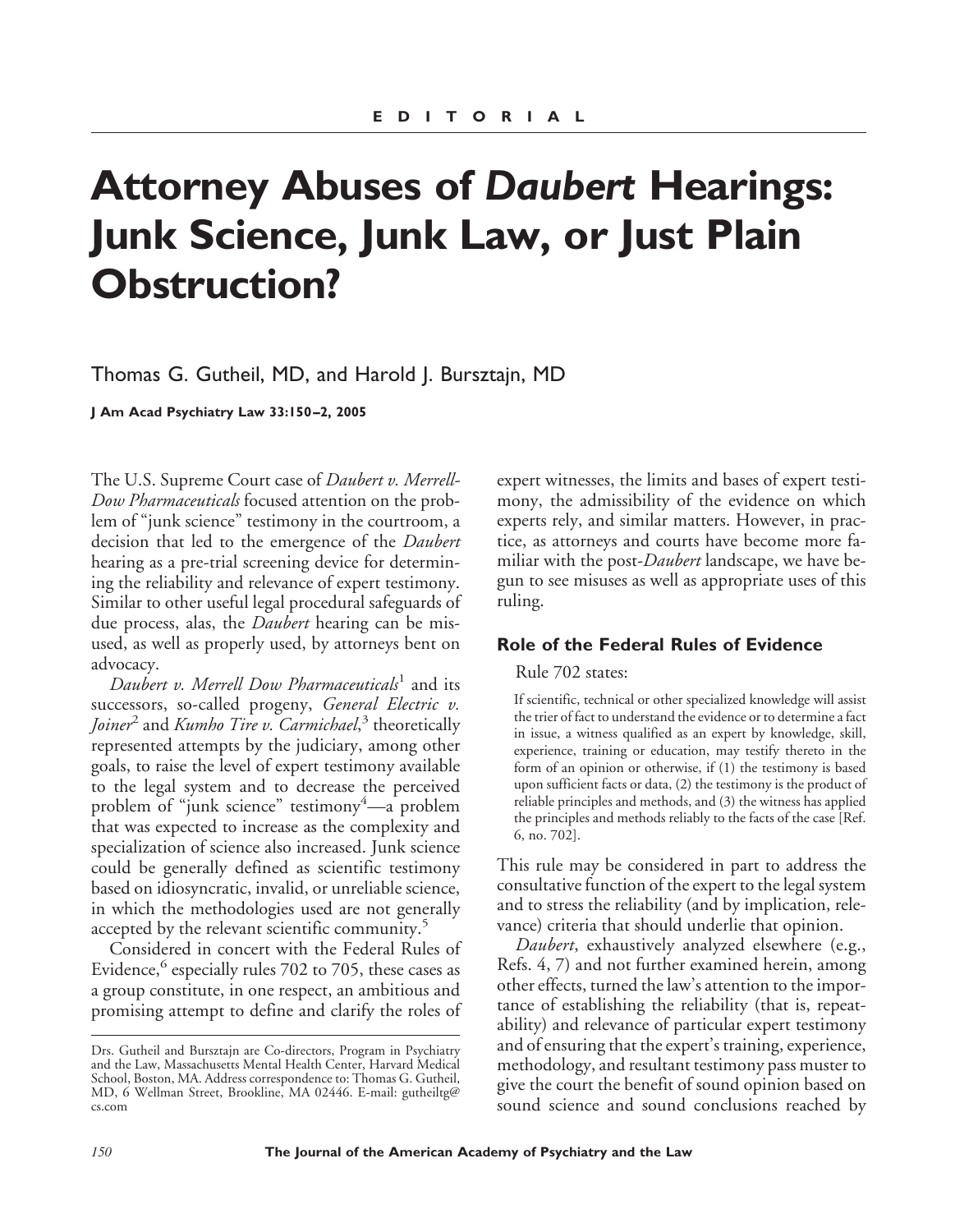sound methodologic means. While relevance of evidence has always been a matter for preliminary judicial determination, the novel aspect of *Daubert* was the use of the gatekeeping function of the trial judges in an approach designed to prevent unreliable expert testimony.<sup>4</sup>

## *Daubert* **Hearings**

The Supreme Court decisions spawned a potentially significant procedural event in litigation: the *Daubert* hearing, a pre-trial formal review, with written opinion by the trial court judge about the suitability of the expert's proposed testimony. Forensic and legal scholars spoke informally of expert testimony's surviving (or not surviving) a *Daubert* challenge—that is, being found to meet or not to meet the criteria for admissibility under the stated constraints.

Despite the intent to achieve the laudable goals of clarity, reliability, and relevance, the fundamental *Daubert* principles—like other ostensibly useful procedural requirements— could be misused and abused, as well as appropriately applied.

## **Abuses and Misuses of** *Daubert* **Hearings**

In the following discussion one caveat is called for: We do not suggest that hearings on reliability and relevance are inherently inappropriate. *Daubert* challenges may, in fact, reflect attorneys' confidence in their own experts' views and justified suspicion of the experts' opinions on the other side. Thus, in a bestcase scenario, the challenge leads to achievement of a just and favorable outcome, obviating the expense and uncertainty inherent in a trial. Moreover, when an opposing expert is proffering innovative testimony, the ethics of practice, concerns about legal malpractice, and concerns about claims of ineffective assistance of counsel may require such a challenge.

In contrast to these valid concerns, when the attorney feels that a case is weak or that the client is unattractive to potential jurors, the attorney may want to see if the opposing expert can be "knocked out of the box" from the start by a *Daubert* challenge. While this ploy poses uncertainties of its own, the effort may be economically justifiable to the retaining attorney.

## *Delay*

The *Daubert* hearing is not unique in being subject to abuse. Many other valuable safeguards of the fundamental fairness of the legal system exist, such as insuring that a defendant is competent to stand trial before facing the rigors of the adversary system. Yet, in our experience in Massachusetts courts, a motion to invoke this useful safeguard can be and has been used as a delaying tactic to permit the attorneys to prepare the case more thoroughly, to set the stage for a later insanity plea, or even to foster the hope that witnesses will become less sure about recalled testimony.

Similarly, a *Daubert* hearing may be requested by one side or the other— even when the relevant science is basic, established, and non-controversial—as a comparable delaying tactic designed to secure some advantage by the delay, although, as the law evolves, such challenges to established science may become less common. In our experience, challenging the use of even absolutely standard psychological testing is a common ploy in this category.

## *The Dry Run*

By providing a picture of the expert in action under cross-examination, expert depositions commonly serve as "dry runs" for trial preparation. However, *Daubert* hearings have the advantage of providing a second opportunity to probe the expert, as well as to obtain an otherwise unavailable assessment of the trial judge's attitudes toward the case. In those jurisdictions where depositions do not occur or are not allowed in civil or criminal cases, thus depriving attorneys of the opportunity to perform a dry run of the cross-examination of the opposing expert, a *Daubert* hearing may serve the purpose of obtaining an equally valuable advance look at the opposing experts' opinions, bases, methodology, and courtroom demeanor. The resultant data can be put to very good use by the attorney in case preparation, mastery of the relevant literature, and the like.

## *Impeachment: Laying a Foundation*

Just as moving for an unnecessary examination for competence to stand trial may aid the attorney in laying a foundation (if only in the public's mind) for a later insanity plea, moving for an unnecessary *Daubert* hearing may lay the foundation for later efforts to impeach the expert's reasoning on scientific grounds. Even if the expert's opinion is ultimately not excluded, the knowledge gained in the process (the dry run suggested in the prior section) may be